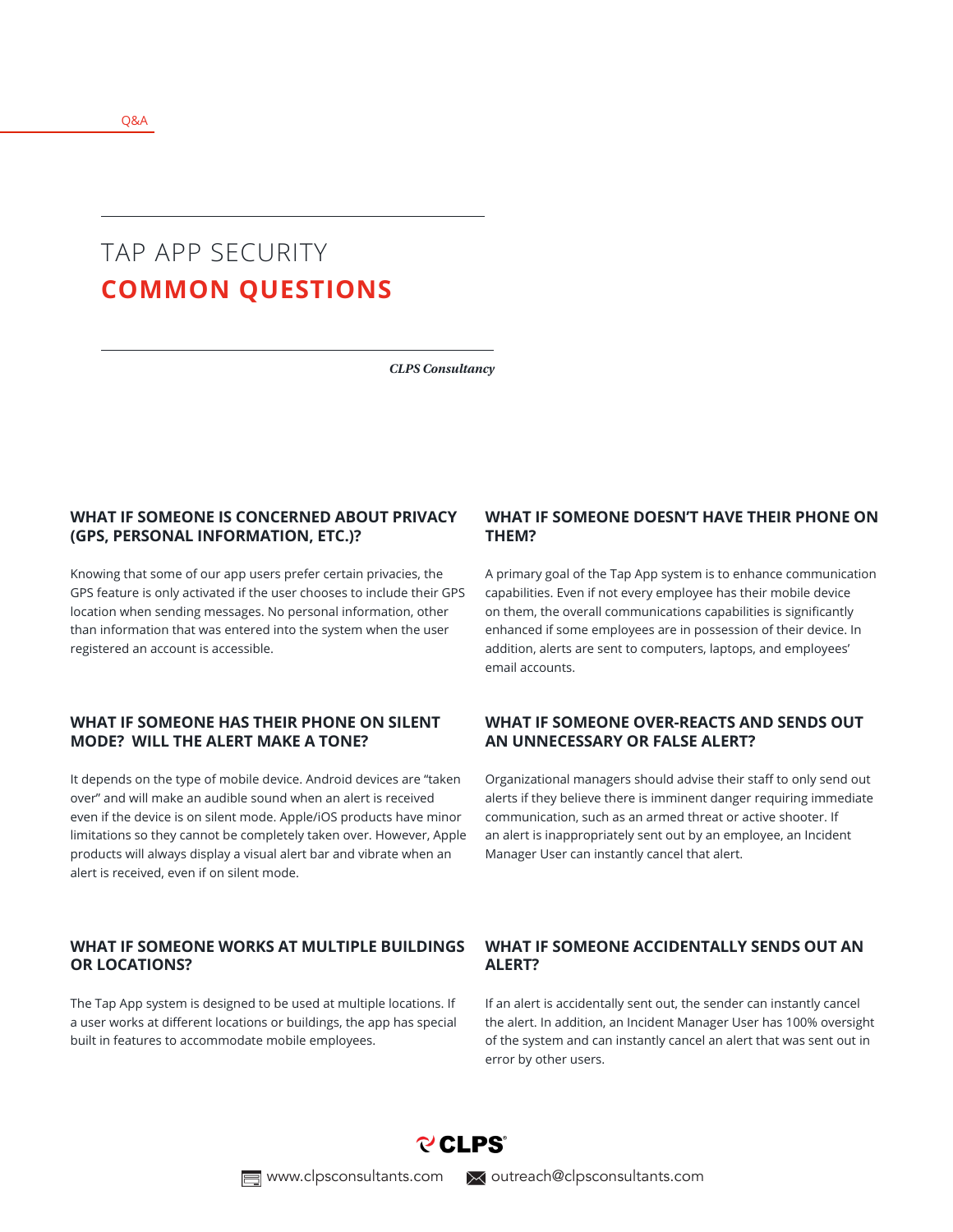## **WHAT IF SOMEONE DELIBERATELY SENDS OUT A FALSE ALERT?**

Each user must register an account that is attached to their mobile devices and computers. The person attached to the device is documented in a view-only report, and is visible on the screen of anyone receiving the alert.

## **WHAT IF SOMEONE FORGETS WHAT TO DO? CAN THEY VIEW THEIR EMERGENCY PLANS?**

Tap App's cutting-edge technology allows employees instant access to their organization-specific emergency plans. This includes, but is not limited to emergency response procedures, floor plans, schematics, maps, key contact information, and their Incident Command System.

## **WHAT IF AN ORGANIZATION ALREADY USES AN EMAIL NOTIFICATION SYSTEM?**

Email blasts are often used for mass notification, but they are not an adequate mode of communication during fluid emergencies, especially when time to action is essential for safety. Tap App includes email blasts as part of their multilayer notification features.

## **WHAT IF AN ORGANIZATION DOESN'T NEED ALL THE REASONS FOR ALERTS LISTED IN THE APP?**

We understand that each school, house of worship, and workplace environment is different. Like the sender screen terms, the reasons listed in the app are customizable.

## **WHAT IF AN ORGANIZATION WANTS ALERTS TO GO TO PEOPLE OUTSIDE THEIR ORGANIZATION?**

The initial alert does not go to anyone outside the organization's network of employees, unless there is an active shooter or armed threat, at which time alerts can go automatically to police. However, options are built in where secondary notifications can be sent to outsiders instantly through an integrated Twitter feature. Also, Incident Manager Users can share any type of alert with outside stakeholders, including police, fire, and medical responders that are connected to the network.

## **WHAT IF SOMEONE IS NO LONGER EMPLOYED BY THE ORGANIZATION?**

We provide upper-level managers at the organization access to the back-end admin panel. Through this platform users can be removed from the system. Our Tech Support can also remove a user upon request.

## **WHAT IF AN ORGANIZATION ALREADY HAS A GOOD PA SYSTEM?**

Having a public address system, or other mass notification system is helpful during emergencies. However, a PA system is a one-way communication that cannot be used during many fluid emergency situations. In addition, there are limits to the locations where announcements can be made and heard. Tap App can be activated from anywhere at any time inside or outside the building.

## **WHAT IF AN ORGANIZATION USES DIFFERENT TERMI-NOLOGY OTHER THAN THE 5 PROTECTIVE ACTIONS? WOULDN'T CHANGING TERMINOLOGY CONFUSE EMPLOYEES?**

Changing the terms used by an organization would probably confuse its members. That is why the Tap App sender screen is customizable to terms used by each organization.

## **WHAT IF AN ORGANIZATION WANTS TO PRE-LOAD ATTENDANCE OR EMPLOYEE LISTS?**

No problem. We encourage our clients to pre-load the names of their in-care persons, such as students and employees into the system.

## **WHAT IF AN ORGANIZATION HAS ITS UNIQUE ACCESS CODE COMPROMISED?**

If the access code is compromised or believed to be compromised then the system can be recoded within a few minutes to assure system security.



www.clpsconsultants.com  $\blacktriangleright$  outreach@clpsconsultants.com